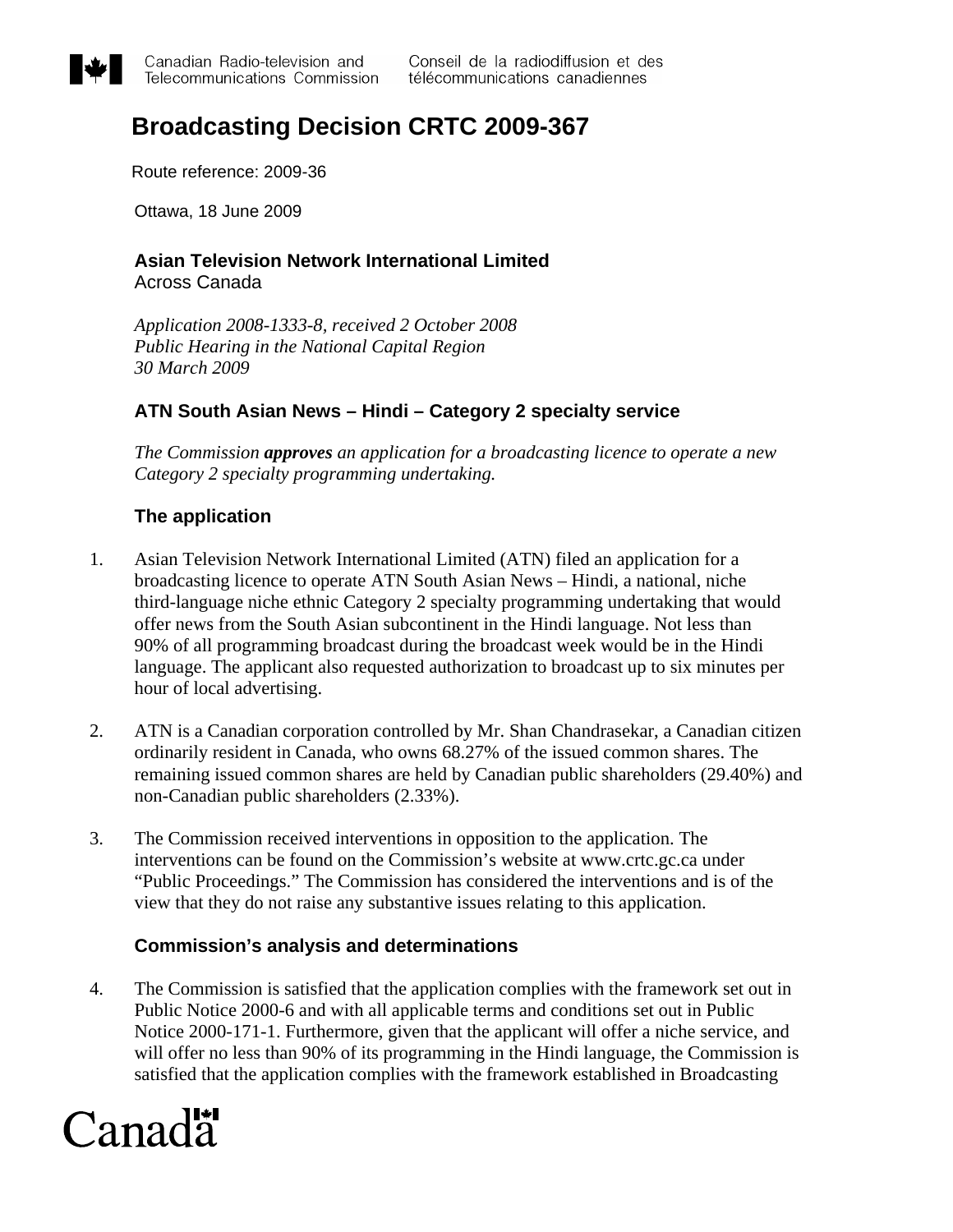Public Notice 2005-104. Accordingly, the Commission **approves** the application by Asian Television Network International Limited for a broadcasting licence to operate the national, niche third-language ethnic Category 2 specialty programming undertaking ATN South Asian News – Hindi. The terms and **conditions of licence** are set out in the appendix to this decision.

5. With respect to the request to broadcast up to six minutes per hour of local advertising, the Commission notes that it generally permits new ethnic specialty services to broadcast up to six minutes per hour of local advertising, unless an intervener makes a compelling case to the contrary (see Broadcasting Public Notice 2005-104). In the present case, there were no interventions opposing the proposal to broadcast local advertising. The Commission therefore **approves** the applicant's request to broadcast up to six minutes per hour of local advertising. A **condition of licence** to that effect is set out in the appendix to this decision.

## **Reminder**

6. The Commission reminds the applicant that distribution of this service is subject to the applicable distribution rules set out in Broadcasting Public Notice 2008-100.

## Secretary General

#### **Related documents**

- *Regulatory frameworks for broadcasting distribution undertakings and discretionary programming services* – Regulatory policy, Broadcasting Public Notice CRTC 2008-100, 30 October 2008
- *Revised approach for the consideration of broadcasting licence applications proposing new third-language ethnic Category 2 pay and specialty services*, Broadcasting Public Notice CRTC 2005-104, 23 November 2005
- *Introductory statement Licensing of new digital pay and specialty services Corrected Appendix 2*, Public Notice CRTC 2000-171-1, 6 March 2001
- *Licensing framework policy for new digital pay and specialty services*, Public Notice CRTC 2000-6, 13 January 2000

*This decision is to be appended to the licence. It is available in alternative format upon request and may also be examined in PDF format or in HTML at the following Internet site:* [http://www.crtc.gc.ca.](http://www.crtc.gc.ca/)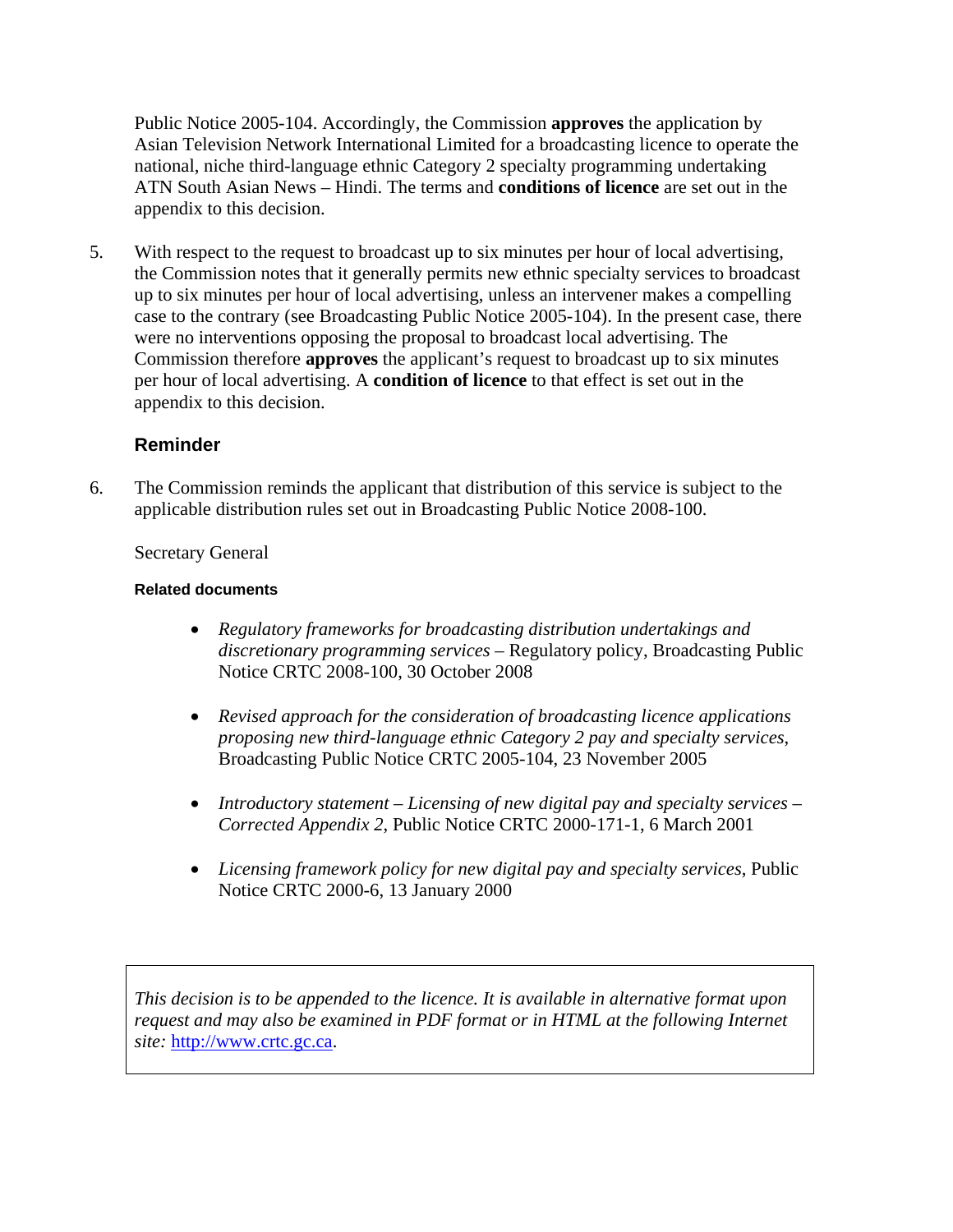## **Appendix to Broadcasting Decision CRTC 2009-367**

## **Terms, conditions of licence and encouragement for the Category 2 specialty programming undertaking ATN South Asian News – Hindi**

## **Terms**

A licence will be issued once the applicant has satisfied the Commission, with supporting documentation, that the following requirements have been met:

- the applicant has entered into a distribution agreement with at least one licensed distributor;
- the applicant has filed with the Commission an executed copy of its amended By-Laws in order to ensure that it will be in compliance at all times with the *Direction to the CRTC (Ineligibility of non-Canadians)*, P.C. 1997-486, 8 April 1997, as amended by P.C. 1998-1268, 15 July 1998; and
- the applicant has informed the Commission in writing that it is prepared to commence operations. The undertaking must be operational at the earliest possible date and in any event no later than 36 months from the date of this decision, unless a request for an extension of time is approved by the Commission before 18 June 2012. In order to ensure that such a request is processed in a timely manner, it should be submitted at least 60 days before that date.

The licence will expire 31 August 2015.

## **Conditions of licence**

1. The licence will be subject to the conditions set out in *Introductory statement – Licensing of new digital pay and specialty services – Corrected Appendix 2*, Public Notice CRTC 2000-171-1, 6 March 2001, except for condition 4(d), which will not apply, and condition 4(a), which is replaced by:

> Except as otherwise provided in subparagraphs b) and c), the licensee shall not broadcast more than twelve (12) minutes of advertising material during each clock hour, no more than six (6) minutes of which may consist of local advertising.

2. The licensee shall provide a national, niche third-language ethnic Category 2 specialty programming service devoted to news from the South Asian subcontinent in the Hindi language.